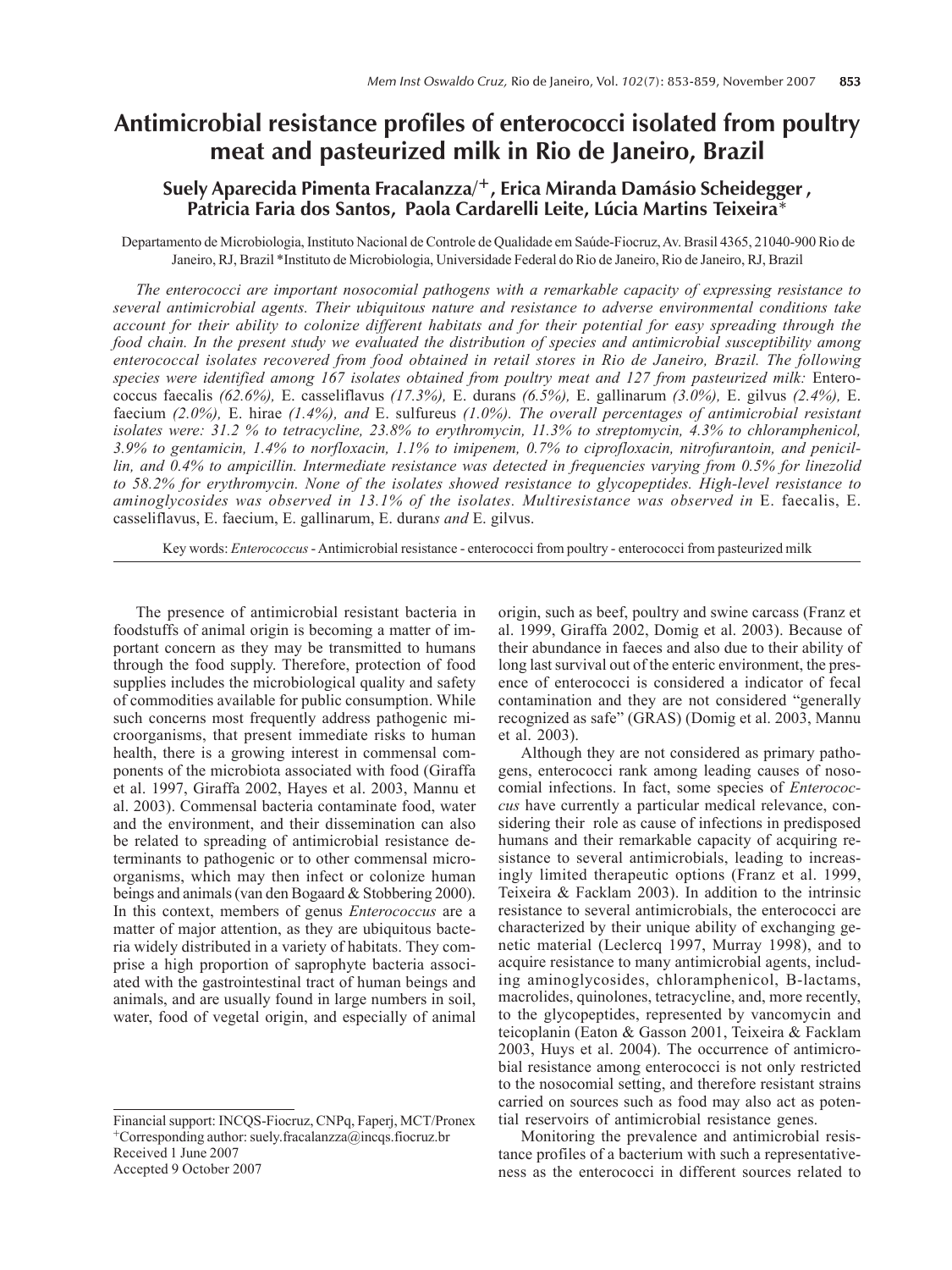human and animals may contribute with insights on the possible exchange of strains and their antimicrobial resistance genes occurring among bacteria colonizing both animals and humans. Information on the prevalence of antimicrobial resistant enterococci in different food sources is, however, still limited in many regions. The purpose of this study was to determine the occurrence and distribution of the different species as well as the antimicrobial resistance profiles among enterococcal isolates recovered from foodstuffs of animal origin, represented by poultry and pasteurized milk, commercialized in Rio de Janeiro, RJ, Brazil.

### **MATERIALS AND METHODS**

*Bacterial strains and methods of isolation and identification -* A total of 294 enterococcal isolates recovered from poultry meat (167; 56.8%) and from pasteurized milk (127; 43.2%) samples, obtained in retail stores located in Rio de Janeiro, Brazil, from October 2002 to October 2004 were examined. They were isolated from 50 food samples (25 poultry samples and 25 pasteurized milk samples) according to the methodology proposed by Andrews and June (1998). Briefly, poultry samples (25g) were placed in sterile plastic-bags containing 225 ml of buffered peptone (Oxoid Limited, Hampshire, UK) water, and then homogenized at 230 rpm for 2 min in a laboratory blender (Stomacher, Seward Limited, London, UK). Pasteurized milk samples (25 ml) were homogenized in 225 ml of buffered peptone water distributed in sterile flask. Aliquots of 1 ml of the homogenates were plated on Enterococcosel agar (Becton Dickinson Microbiology Systems, Sparks, MD, USA) plates. Up to ten typical colonies suggestive of *Enterococcus* were randomly selected from each primary isolation culture on Enterococosel agar for further identification.

The isolates were identified on the basis of cellular morphology following Gram stain, and results of biochemical testing, including catalase production, pyrrolidonylarylamidase activity, growth in 6.5% NaCl broth, hydrolysis of esculin in the presence of bile, pigment production, haemolytic activity, arginin hydrolysis, tolerance to tellurite, utilization of pyruvate, motility and acid production from the following carbohydrates: L-arabinose, mannitol, methyl-â-glucopyranoside (MGP), Draffinose, sucrose, and sorbitol (Facklam & Collins 1989, Teixeira & Facklam 2003).

*Antimicrobial susceptibility testing* - Susceptibility to antimicrobials was evaluated for 282 isolates by the disk diffusion method, according to the Clinical and Laboratory Standard Institute (CLSI 2006a, b) guidelines. The following 14 antimicrobial agents were tested: ampicillin, chloramphenicol, ciprofloxacin, erythromycin, gentamicin, imipenem, linezolid, nitrofurantoin, norfloxacin, penicillin, streptomycin, teicoplanin, tetracycline, and vancomycin. Interpretation of susceptibility tests with imipenem were performed as recommended by Weinstein et al. (2004). *Enterococcus faecalis* ATCC 29212 and *Staphylococcus aureus* ATCC 25923 were used as quality control strains.

#### **RESULTS**

*Isolation and identification of enterococcal strains* - Two hundred and ninety four isolates characterized as *Enterococcus* were studied. Enterococcal isolates were recovered from all the poultry samples and from 18 (72%) of the pasteurized milk samples analyzed. Multiple isolates from a single sample where considered when two or more different species were detected or when isolates had differences in any of the phenotypic characteristics investigated.

Table I shows the distribution of the different enterococcal species identified among the isolates obtained from poultry and pasteurized milk samples. Overall, the species identified were: *E. faecalis* (62.6%), *Enterococcus casseliflavus* (17.3%), *Enterococcus durans* (6.5%), *Enterococcus gallinarum* (3.0%), *Enterococcus gilvus* (2.4%), *Enterococcus faecium* (2.0%), *Enterococcus hirae* (1.4%), and *Enterococcus sulfureus* (1.0%). Eleven (3.8%) isolates were not identified to the species level.

TABLE I Distribution of species among *Enterococcus* isolated from poultry meat and pasteurized milk in Rio de Janeiro, Brazil

|                        | Number $(\%)$ of isolates |                     |           |  |  |  |  |
|------------------------|---------------------------|---------------------|-----------|--|--|--|--|
| <b>Species</b>         | Poultry<br>meat           | Pasteurized<br>milk | Total     |  |  |  |  |
| E. faecalis            | 85 (50.9)                 | 99 (77.9)           | 184(62.6) |  |  |  |  |
| E. casseliflavus       | 44(26.3)                  | 7(5.5)              | 51(17.3)  |  |  |  |  |
| E. durans              | 3(1.8)                    | 16(12.6)            | 19(6.5)   |  |  |  |  |
| E. gallinarum          | 7(4.2)                    | 2(1.6)              | 9(3.0)    |  |  |  |  |
| E. gilvus              | 7(4.2)                    |                     | 7(2.4)    |  |  |  |  |
| E. faecium             | 5(3.0)                    | 1(0.8)              | 6(2.0)    |  |  |  |  |
| E. hirae               | 4(2.4)                    |                     | 4(1.4)    |  |  |  |  |
| E. sulfureus           | 3(1.8)                    |                     | 3(1.0)    |  |  |  |  |
| Non-identified species | 9(5.4)                    | 2(1.6)              | 11(3.8)   |  |  |  |  |
| Total                  | 167(100)                  | 127(100)            | 294 (100) |  |  |  |  |

*Antimicrobial susceptibility* - The results of antimicrobial susceptibility testing obtained for 282 isolates are shown in Table II. Resistance to antimicrobials was found among the different *Enterococcus* species isolated from both foodstuff sources. The overall percentages of antimicrobial resistant isolates were: 31.2% to tetracycline, 24.1% to erythromycin, 11.3% to streptomycin, 4.3% to chloramphenicol, 3.9% to gentamicin, 1.4% to norfloxacin, 1.1% to imipenem, 0.7% to ciprofloxacin, nitrofurantoin, and penicillin, and 0.4% to ampicillin. None of the isolates showed full resistance to vancomycin, teicoplanin or linezolid. However, intermediate resistance to linezolid was detected in one (0.5%) *E. faecalis* isolate. Resistance to tetracycline was more frequently observed among *E. faecium* (80.0%), *E. casseliflavus* (39.2%), *E. faecalis* (32.6%), *E. hirae* (25.0%) *E. gallinarum* (22.2%), and *E. gilvus* (14.3%) isolates, while resistance to erythromycin was more fre-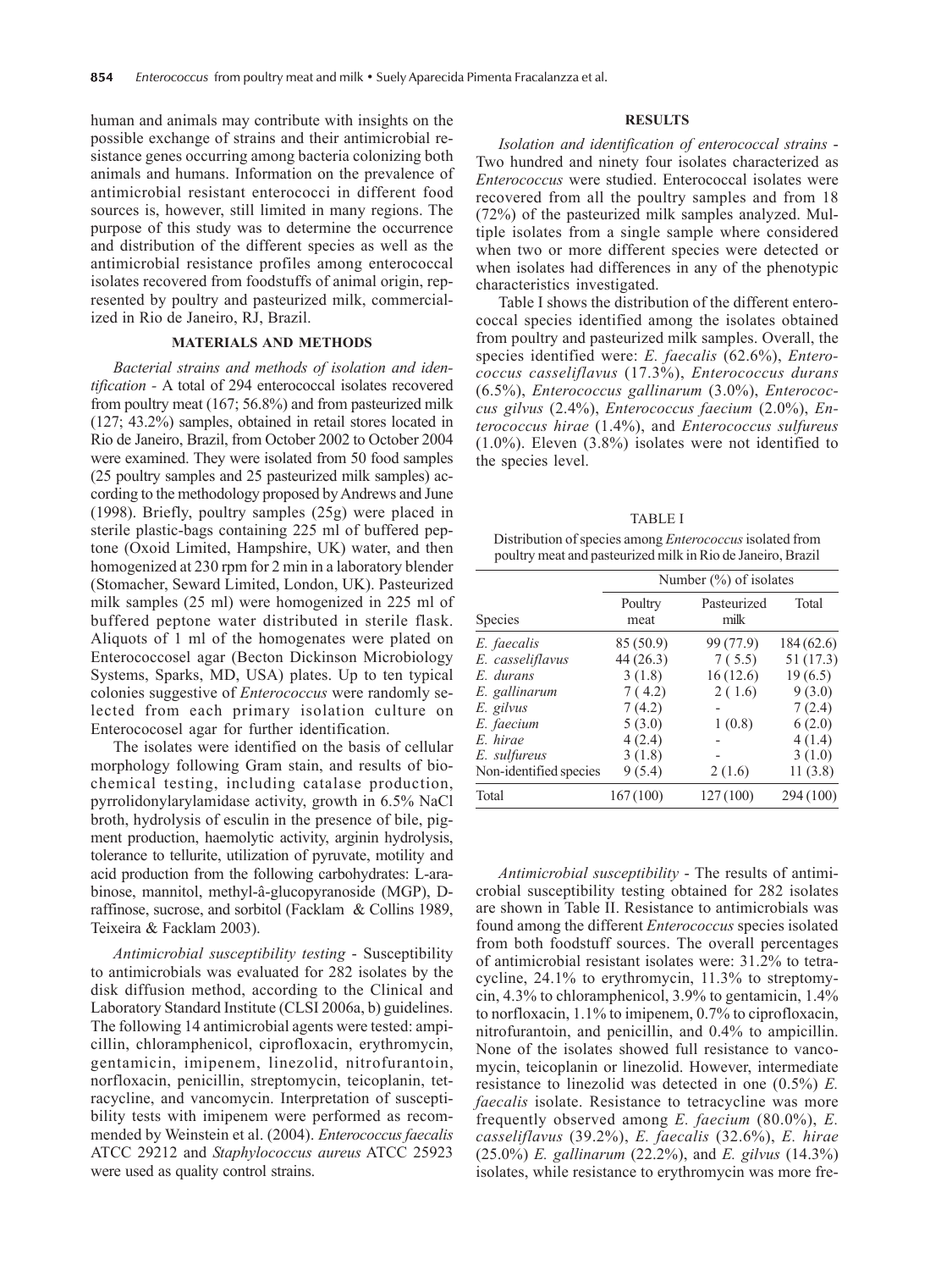| I | ļ<br>ĺ<br>Î<br>$\ddot{\ddot{\cdot}}$<br>ļ<br>l |  |
|---|------------------------------------------------|--|
|---|------------------------------------------------|--|

|                                                                                                                                                                                                                                                                                                         |                       |                |                                               |                    |                         |            |                     | Antimicrobial Agent-number (%)                                                                      |                     |                                            |          |                    |           |                                  |          |
|---------------------------------------------------------------------------------------------------------------------------------------------------------------------------------------------------------------------------------------------------------------------------------------------------------|-----------------------|----------------|-----------------------------------------------|--------------------|-------------------------|------------|---------------------|-----------------------------------------------------------------------------------------------------|---------------------|--------------------------------------------|----------|--------------------|-----------|----------------------------------|----------|
| (No. of isolates)<br>Species                                                                                                                                                                                                                                                                            | Resistance<br>Profile | ЖÅ             | đ                                             | 8                  | 臣                       | 8          | $\equiv$            | $\overline{2}$                                                                                      | Σ                   | $\trianglerighteq$                         | EE       | <b>ST</b>          | PC        | H                                | ≸        |
| E. faecalis<br>(184)                                                                                                                                                                                                                                                                                    | S                     |                | 30 (16.2)<br>184 (100) 154 (83.7)             | 169(91.8<br>3(1.6) | 13(7.1)<br>116(63)      |            | 1(0.5)              | $183 (99.5)$ $183 (99.5)$ $183 (99.5)$ $182 (98.9)$ $177 (96.2)$ $184 (100)$ $159 (86.4)$<br>1(0.5) | 1(0.5)              | 6(3.3)                                     |          |                    | 184 (100) | 111 (60.3) 184 (100)<br>13 (7.1) |          |
| E. casseliflavus<br>(51)                                                                                                                                                                                                                                                                                | S                     | 51 (100)       | 49 (96)<br>1(2)                               | 51 (100)           | 18(35.3)<br>28 (54.9)   | 46 (90.2)  | 51 (100)            | 51 (100)                                                                                            | 51 (100)            | 46 (90.2)<br>2(4)                          | 51 (100) | 50 (98)            | 51 (100)  | 31 (60.8)                        | 51 (100) |
| E. durans<br>(19)                                                                                                                                                                                                                                                                                       |                       | 19(100)        | 13 (68.4)<br>5 (26.3)                         | 19 (100)           | 12(63.2)<br>4(21)       | 18 (94.7)  | 17 (89.5)<br>1(5.3) | 19 (100)                                                                                            | 17(89.5)<br>1(5.3)  | 19(100)                                    |          | $19(100)$ 18(94.7) | 19(100)   | 17(89.5)<br>1(5.3)               | 19(100)  |
| E. gallinarum<br>$\widehat{\mathfrak{G}}$                                                                                                                                                                                                                                                               |                       | 9(100)         | 9(100)                                        | 9(100)             | 6(66.7)<br>2(22.2)      | 5(55.6)    | 9(100)              | 9(100)                                                                                              | 8 (88.9)<br>1(11.1) | 8 (88.9)<br>1(11.1)                        | 9(100)   | 5(55.6)            | 9(100)    | 3(33.3)<br>4 (44.5)              | 9(100)   |
| E. gilvus<br>$\in$                                                                                                                                                                                                                                                                                      |                       | 7 (100)        | 6(85.7)<br>1(14.3)                            | 7(100)             | 4(57.1)<br>2(28.6)      | 7 (100)    | 7 (100)             | 7(100)                                                                                              | 7(100)              | 7 (100)                                    | 7 (100)  | 7 (100)            | 7 (100)   | 6(85.7)                          | 7 (100)  |
| E. faecium<br>$\widehat{S}$                                                                                                                                                                                                                                                                             |                       | 4 (80)         | 3(60)<br>2(40)                                | 4(80)<br>1(20)     | (20)<br>(20)            | 5 (100)    | 3(60)               | 5 (100)                                                                                             | 5 (100)             | 5 (100)                                    | 3(60)    | 5 (100)            | 5 (100)   | 1(20)                            | 5 (100)  |
| E.hirae<br>$\widehat{\mathfrak{t}}$                                                                                                                                                                                                                                                                     |                       | 4 (100)        | 4(100)                                        | 4(100)             | (25)<br>3(75)           | 4 (100)    | 4 (100)             | 4 (100)                                                                                             | 4 (100)             | 4 (100)                                    | 4 (100)  | 3(75)              | 4 (100)   | 2(50)<br>1(25)                   | 4 (100)  |
| E. sulfureus<br>ි                                                                                                                                                                                                                                                                                       |                       | 3 (100)        | 3 (100)                                       | 3(100)             | 3 (100)                 | 3 (100)    | 3(100)              | 3 (100)                                                                                             | 3 (100)             | 3(100)                                     | 3 (100)  | 3 (100)            | 3(100)    | 3(100)                           | 3 (100)  |
| Total: 282                                                                                                                                                                                                                                                                                              | S                     | $\overline{1}$ | 281 (99.6) 241 (85.5) 266 (94.3)<br>39 (13.8) | 4 (1.4)            | 50 (17.7)<br>164 (58.2) | 271 (96.1) | 277(98.2)<br>2(0.7) | 281 (99.6) 277 (98.2)<br>1(0.4)                                                                     | 3(1.1)              | 269 (95.4) 280 (99.3) 250 (88.7)<br>9(3.2) |          |                    | 282 (100) | 178 (63.1) 282 (100)<br>19(6.7)  |          |
| AM: ampicillin; CI: ciprofloxacin; CO: chloramphenicol; ER: erythromycin; GE: gentamicin; IP: imipenem; LZ: linezolid; NI: nirofurantoin; NO: norfloxacin; PE: penicillin; ST: streptomycin;<br>TC: teicoplanin; TT: tetracycline; VA: vancomycin. Resistance profile - S: susceptible; I: intermediate |                       |                |                                               |                    |                         |            |                     |                                                                                                     |                     |                                            |          |                    |           |                                  |          |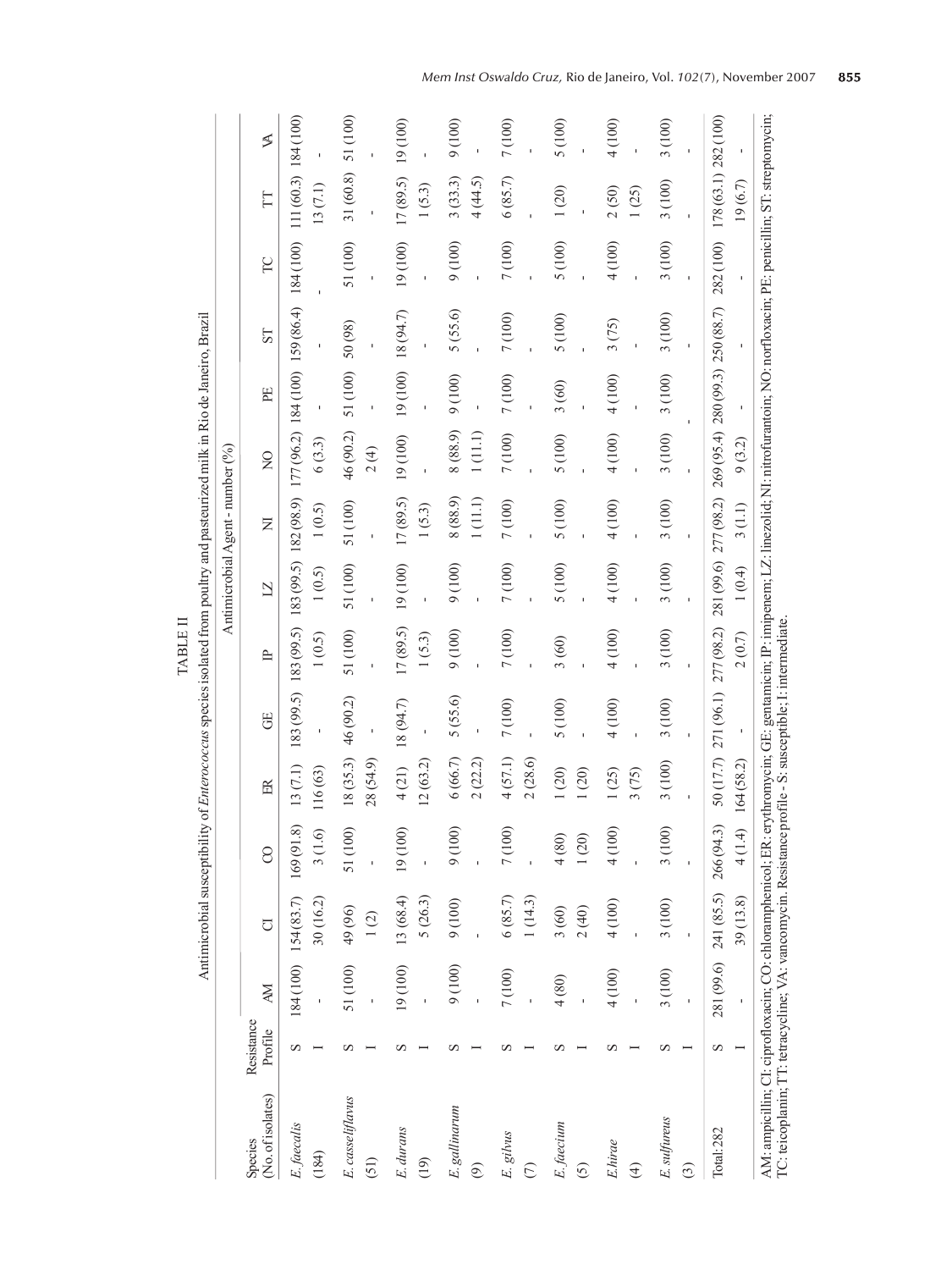quent among *E. faecium* (60.0%), *E. faecalis* (30.2%), *E. durans* (15.8%), *E. gilvus* (14.3%), *E. gallinarum* (11.1%), and *E. casseliflavus* (9.8%)*.* Resistance to imipenem was observed among 40.0% of the *E. faecium* isolates, and among 5.3% of those identified as *E. durans*. A high percentage (58.2%) of isolates presenting intermediate resistance to erythromycin was observed, distributed among the different species identified, except for *E. sulfureus*. Resistance to only one of the antimicrobials tested was observed in 26 (9.2%) isolates, including 20 recovered from meat poultry and 6 from pasteurized milk. Susceptibility to all antimicrobials tested was observed in 46 (16.3%) isolates, including 31 obtained from meat poultry and 15 from pasteurized milk.

The occurrence of high-level resistance to aminoglycosides (HLR-A) among the different species of enterococci identified according to their source is shown in Table III. HLR-A (gentamicin and/or streptomycin) was detected in 13.1% of the isolates (10.6% from poultry and 2.5% from pasteurized milk samples). High-level resistance to gentamicin (HLR-GE) was detected in 1.8% of the isolates. The frequency of HLR-GE was higher among isolates from poultry than among those recovered from pasteurized milk samples. Isolates presenting HLR-GE recovered from poultry were identified as *E. casseliflavus* and *E. faecalis*. High-level resistance to streptomycin (HLR-ST) was also more frequently detected among poultry isolates, involving *E. faecalis* and *E. hirae*. Isolates recovered from pasteurized milk samples and showing HLR-ST were identified as *E. faecalis* and *E. hirae.* Simultaneous high-level resistance to both gentamicin and streptomycin (HLR-GE/ST) was detected in 2.1% of the isolates, involving *E. gallinarum* and *E. casseliflavus* recovered from poultry, and *E. durans* isolated from pasteurized milk samples.

Among the 282 enterococcal isolates tested, 25.1% (21.3% from poultry and 2.5% from pasteurized milk) presented resistance to two or more of the antimicrobial agents tested. Sixty seven multiresistant isolates were found. *E. faecalis* was the species most frequently associated with multiresistance, corresponding to 61.2%

of the multiresistant isolates from poultry*,* followed by *E. casseliflavus* (15.0%), *E. gallinarum* (6.0%), *E faecium* and *E. durans* (3.0%), and *E. gilvus* (1.5%). The species identified among multiple antimicrobial resistant isolates recovered from pasteurized milk samples were *E. faecalis* (9.0%) and *E. durans* (1.5%). A large proportion (41.5%) of the multiresistant *E. faecalis* isolates from poultry was simultaneously resistant to tetracycline and erythromycin, followed by 26.8% resistant to tetracycline, erythromycin and streptomycin. Among poultry isolates, 40% of those identified as *E. casseliflavus* were simultaneously resistant to tetracycline and gentamicin, while 75% of the *E. gallinarum* isolates were resistant to both streptomycin and gentamicin. Simultaneous resistance to streptomycin and to erythromycin was detected in 50% of the *E. faecalis* isolates from pasteurized milk (Table IV).

#### **DISCUSSION**

The enterococci have emerged as important opportunistic pathogens with a remarkable capacity of expressing resistance to several groups of antimicrobial agents, limiting the number of therapeutic options. They are associated with a variety of human infections, acquired mainly in the nosocomial setting, such as bacteremia, endocarditis, urinary tract infections and wound infections (Murray 1990, Teixeira & Facklam 2003, Andrade et al. 2006). On the other hand, species of the genus *Enterococcus* comprise a large proportion of the normal microbiota associated with the gastrointestinal tract of humans and animals (Giraffa 2002, Hayes et al. 2003). They can be found on almost everything that surrounds human beings, including foodstuff, mainly raw products of animal origin (meat and milk), and from sources associated with low hygienic conditions, where their presence is an indicator of fecal contamination (Mannu et al. 2003). The ubiquitous nature of the enterococci and resistance to adverse environmental conditions take account for their ability to colonize different habitats, and for their potential for easy spreading through the food chain. Therefore, the presence of antimicrobial resistant enterococci in foods

| <b>TABLE III</b>           |
|----------------------------|
| $L$ II D $\Lambda$ ) amang |

Occurrence of high-level resistance to aminoglycosides (HLR-A) among *Enterococcus* isolates recovered from poultry meat and pasteurized milk in Rio de Janeiro, Brazil

|                                                                                                                                | Number $(\%)$ of isolates presenting HLR-A            |        |                                     |                                                       |                                        |  |  |  |  |
|--------------------------------------------------------------------------------------------------------------------------------|-------------------------------------------------------|--------|-------------------------------------|-------------------------------------------------------|----------------------------------------|--|--|--|--|
| Species $(no.)$                                                                                                                | Source                                                | HLR-GE | <b>HLR-ST</b>                       | <b>HLR-GE/ST</b>                                      | Total                                  |  |  |  |  |
| $E.$ faecalis $(179)$                                                                                                          | poultry<br>milk                                       | 1 (6)  | 19(10.6)<br>6(3.4)                  |                                                       | 20(11.1)<br>6(3.4)                     |  |  |  |  |
| E. casseliflavus (51)<br>$E.$ gallinarum $(9)$<br>$E.$ durans $(19)$<br>E. hirae (4)<br>Other <i>Enterococcus</i> species (15) | poultry<br>poultry<br>milk<br>poultry<br>poultry/milk | 4(7.8) | 1(25.0)<br>$\overline{\phantom{0}}$ | 1(2)<br>4(44.5)<br>1(5.2)<br>$\overline{\phantom{0}}$ | 5(9.8)<br>4(44.5)<br>1(5.2)<br>1(25.0) |  |  |  |  |
| Total $(282)$                                                                                                                  |                                                       | 5(1.8) | 26(9.2)                             | 6(2.1)                                                | 37(13.1)                               |  |  |  |  |

HLR-GE: strains with high-level resistance to gentamicin only; HLR-ST: strains with high-level resistance to streptomycin only; HLR-GE/ST: strains with high-level resistance to both gentamicin and streptomycin.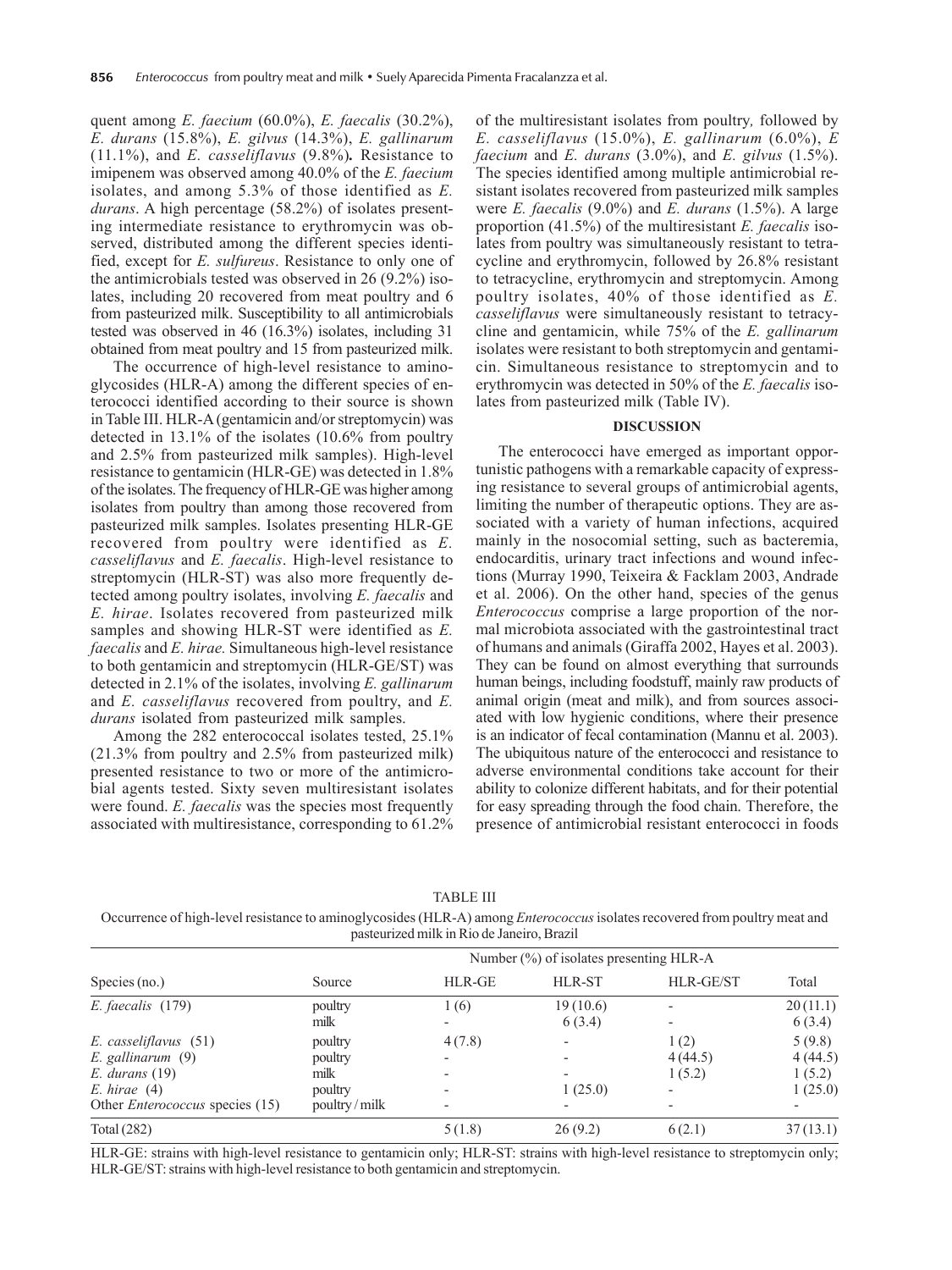TABLE IV Distribution of antimicrobial multiresistance profiles among different species of *Enterococcus* isolated from poultry meat and pasteurized milk in Rio de Janeiro, Brazil

|                            |                        |                |                             | Number (%)            |                          |                           |                          |                      |          |
|----------------------------|------------------------|----------------|-----------------------------|-----------------------|--------------------------|---------------------------|--------------------------|----------------------|----------|
| Multiresistance<br>profile | E. faecalis<br>Poultry | Milk           | E. casseliflavus<br>Poultry | E. faecium<br>Poultry | E. gallinarum<br>Poultry | E. durans<br>Poultry Milk |                          | E. gilvus<br>Poultry | Total    |
| ST, ER                     | 1(2.4)                 | 3(50)          |                             |                       |                          |                           |                          |                      | 4(6.0)   |
| ST, GE                     |                        |                |                             |                       | 3(75)                    |                           |                          |                      | 3(4.5)   |
| TT, ER                     | 17(41.5)               | $\blacksquare$ | 3(30)                       |                       |                          | 1(50)                     | $\overline{\phantom{0}}$ | 1(100)               | 22(33.0) |
| TT, GE                     |                        |                | 4(40)                       |                       |                          |                           |                          |                      | 4(6.0)   |
| TT, NI                     | 1(2.4)                 |                |                             |                       |                          |                           |                          |                      | 1(1.5)   |
| TT, NO                     |                        |                | 2(20)                       |                       |                          |                           |                          |                      | 2(3.0)   |
| TT, ST                     | 2(4.9)                 |                |                             |                       |                          |                           |                          |                      | 2(3.0)   |
| ST, ER, GE                 |                        |                |                             |                       |                          |                           | 1(100)                   | 1(1.5)               |          |
| ST, ER, CO                 |                        | 1(16.7)        |                             |                       |                          |                           |                          |                      | 1(1.5)   |
| TT, ER, GE                 | 1(2.4)                 |                |                             |                       |                          |                           |                          |                      | 1(1.5)   |
| TT, ER, CO                 | 4(9.8)                 | $\blacksquare$ |                             |                       |                          |                           |                          |                      | 4(6.0)   |
| TT, ER, IP                 |                        |                |                             |                       |                          | 1(50)                     |                          |                      | 1(1.5)   |
| TT, ER, NI                 |                        |                |                             | 1(50)                 |                          |                           |                          |                      | 1(1.5)   |
| TT, ER, ST                 | 11(26.8)               | 1(16.7)        |                             |                       |                          |                           |                          |                      | 12(18)   |
| TT, ST, GE                 |                        |                | 1(10)                       |                       | 1(25)                    |                           |                          |                      | 2(3.0)   |
| TT, ST, CO                 | 1(2.4)                 |                |                             |                       |                          |                           |                          |                      | 1(1.5)   |
| TT, ER, PE, IP             |                        |                |                             | 1(50)                 |                          |                           |                          |                      | 1(1.5)   |
| TT, ER, ST, CO             | 3(7.3)                 | 1(16.7)        |                             |                       |                          |                           |                          |                      | 4(6.0)   |
| Total                      | 41                     | 6              | 10                          | $\overline{2}$        | 4                        | $\overline{2}$            |                          |                      | 67       |

CO: chloramphenicol; ER: erythromycin; GE: gentamicin; IP: imipenem; NI: nitrofurantoin; NO: norfloxacin; PE: penicillin; ST: streptomycin; TT: tetracycline.

has been a matter of growing concern. The present study reports the distribution of species and the antimicrobial resistance profiles among enterococcal isolates recovered from poultry meat and pasteurized milk samples obtained in retail stores in the city of Rio Janeiro, Brazil, in the period of October 2002 to October 2004.

Although differences in percentages were noticeable, *E. faecalis* was the predominant species recovered from both poultry (50.9%) and pasteurized milk (77.9%) samples, in accordance with previous studies (Franz et al. 1999, Gelsomino et al. 2001, Giraffa 2003). The second most frequent enterococcal species isolated from poultry was *E. casseliflavus* (26.3%), followed by *E. gallinarum* and *E. gilvus* (4.2% each), while *E. durans* (12.6%) was the second most frequent species recovered from milk, followed by *E. casseliflavus* (5.5%). The prevalence of *E. faecium* in the present study was low, even in poultry samples (3.0%), in contrast with other reports indicating *E. faecium* as the most frequent enterococcal species isolated from poultry (Hayes et al. 2003). Pigment-producing enterococcal species (*E. casseliflavus*, *E. gilvus* and *E. sulfureus*) accounted for 32.3% of the poultry isolates, and for 5.5% (*E. casseliflavus* only) of those recovered from milk. On the other hand, species with naturally occurring intrinsic low level resistance to vancomycin (*E. casseliflavus* and *E. gallinarum*) represented 30.5% of the isolates from poultry and 7.1% of the milk isolates.

The enterococci are intrinsically resistant to a large range of antimicrobials of therapeutic use, and they are also known by the ability to acquire and transfer resistance markers by a process mediated by genes present in plasmids and transposons that facilitate their dissemination (Murray 1990). Data on antibiotic resistance of enterococci associated with foodstuffs indicate that there is a strong epidemiological evidence of a link between the use of antibiotics in human medicine and animal husbandry and the emergence, spreading and persistence of resistant strains in animal products (van den Bogaard & Stobbering 2000). The major risk related to the resistance traits is that they are for the most part transferable to the enterococci and more virulent pathogens as well. In the present work enterococci showing resistance to ampicillin, chloramphenicol, erythromycin, gentamicin, imipenem, penicillin, nitrofurantoin, norfloxacin, streptomycin, and tetracycline were isolated from poultry meat as well as from milk. Resistance to tetracycline, erythromycin, and chloramphenicol was detected in percentages of 31.2%, 23.8%, and 4.3%, respectively. When intermediate results are added, the percentages of isolates with decreased susceptibility to these antimicrobials were 38.3%, 82.0%, and 5.7%, respectively. These percentages of resistance are significant, while lower or occasionally comparable to those previously reported for enterococci recovered from human sources in Brazil (Mondino et al. 2003, d'Azevedo et al. 2004 ) and other locations (Lopes et al. 2003). The observation of concomitant resistance to chloramphenicol, erythromycin, and tetracycline confirms the frequent resistance to multiple antibiotics among enterococcal isolates from humans sources in Brazil (Mondino et al. 2003, Vilela et al. 2006). Although a large proportion of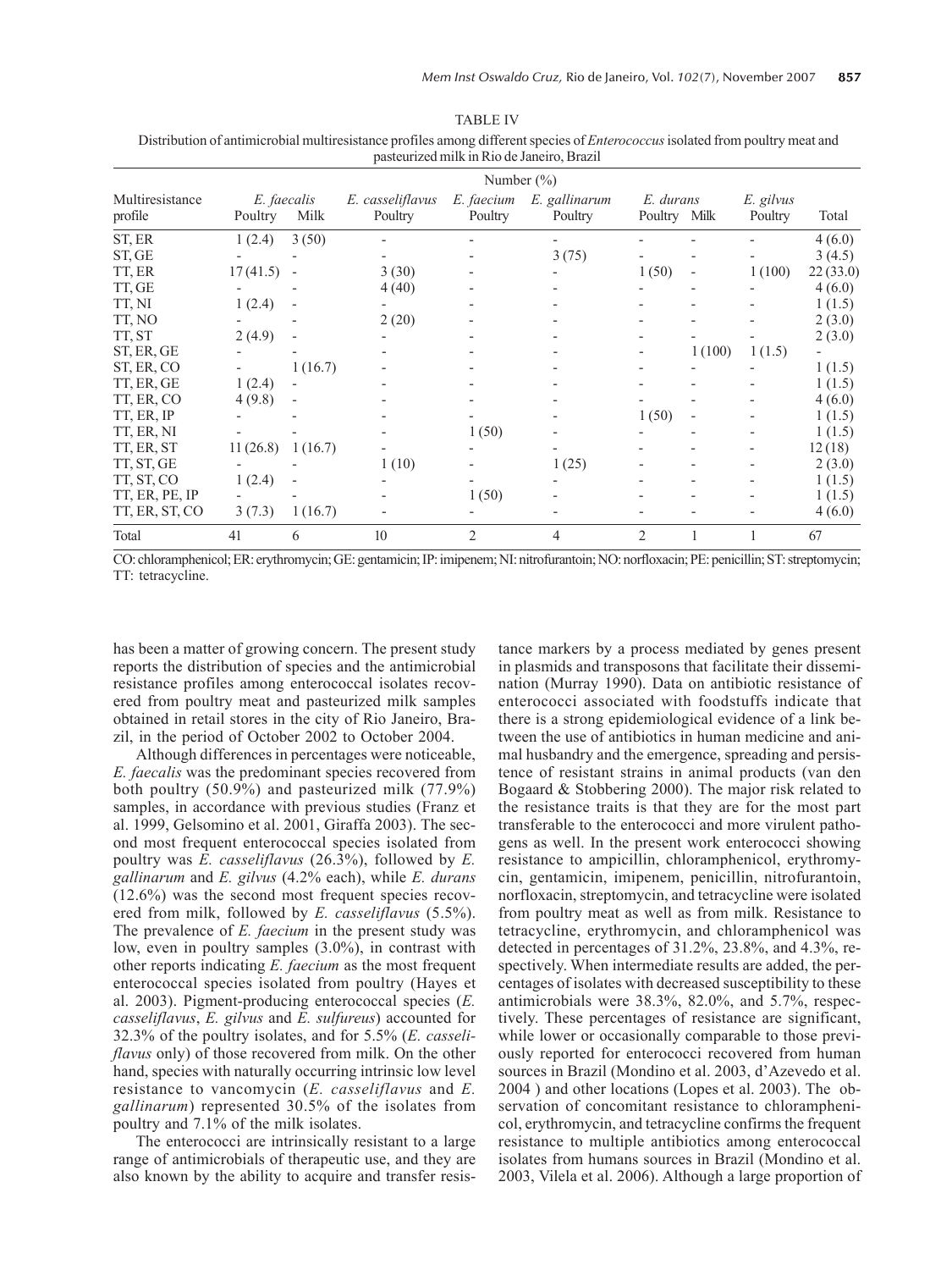isolates was susceptible to gentamicin and streptomycin, HLR-A was still detected in a significant percentage (12.8%) and comprising different species, including *E. faecalis*, *E. casseliflavus*, *E. gallinarum*, *E. durans*, and *E. hirae*. Interestingly, in the present study, HLR-ST to streptomycin was most frequently detectd among *E. faecalis* isolates, while HLR-GE to gentamicin was most frequently observed among *E. casseliflavus*. The occurrence of an isolate presenting intermediate results to linezolid is an important matter. Decreased susceptibility to linezolid, an antimicrobial agent that has been used in clinical practice for a relatively short period of time, has been sporadically detected in enterococci from human sources worldwide (Bersos et al. 2004). To our knowledge, however, it has not been found among isolates from other sources yet. In vitro susceptibility tests for linezolid can be performed by disk diffusion. However, non-susceptible isolates can produce indistinct zones of inhibition when tested by this method making interpretation of test results very difficult (Tenover et al. 2007). The isolate that was considered as intermediate to linezolid in the in the present work gave zones of inhibition varying from 20 to 23 mm in tests performed in different days and using disks obtained from different manufactures. Such variations around the cutoff value may lead to differences in interpretation. On the other hand presence of isolates with such important antimicrobial resistance markers in foodstuff is a cause of concern, considering the possibility of these microorganisms spread through the food chain. Therefore, we are planning to confirm such result by determining the minimum inibitory concentration for linezolid.

The results indicating absence of vancomycin-resistant enterococci (VRE) among isolates from poultry are consistent with previous observations in the United States (Butaye et al. 2001). In contrast, VRE were frequently isolated from raw meat products in European countries, probably as a result of selection of resistant populations, since the use of avoparcin, a glycopeptide applied as a growth promoter in animal food, was allowed in these countries earlier (Aaerestrup et al. 2000).

Multi-resistant enterococcal populations are commonly isolated from human beings, aquatic environments, sewage waters and can be introduced into human intestinal microflora by the consumption of food. The enterococcal resistance to multiple antibiotics with the propensity to acquire new traits continues to create therapeutic problems (Murray 1998). Their presence in food may represent a more serious risk of expanding antibiotic resistance through the food chain (Giraffa 2002). In this work, multiresistance to antimicrobials was particularly detected among *E. faecalis*, *E. casseliflavus*, and *E. faecium* recovered from poultry, and among *E. gallinarum*, *E. faecalis* and *E. durans* obtained from milk.

Our observations corroborate previous findings demonstrating that different species of *Enterococcus* can be frequently found in poultry as well as in pasteurized milk (Giraffa et al. 1997). Considering the rather high heat resistance of *Enterococcus*, it is probable that isolates would be detected in pasteurized milk. However, a lack of discipline during subsequent processing can lead

to the secondary contamination of this product (Teuber et al. 1999). In addition, the presence of strains with clinically significant antimicrobial resistance markers indicate the need of effective control strategies to reduce contamination of foodstuff by these microorganisms, as they may represent potential reservoirs of virulence and resistance genes with access to human host adapted bacterial cells that can be disseminated through the food chain, and may represent significant cause of Public Health problems. Therefore, monitoring programs are essential to trace trends in the development and dissemination of resistance among isolates from different sources, especially for those consumers who are at highest risk, i.e. the elderly and the immunocompromised.

#### **ACKNOWLEDGEMENTS**

To Filomena Soares Pereira da Rocha and Jaqueline Martins Morais from Instituto de Microbiologia, Universidade Federal do Rio de Janeiro, for technical assistance.

## **REFERENCES**

- Aarestrup FM, Kruse H, Tast E Hammerum AM, Jensen LB 2000. Associations between the use of antimicrobial agents for growth promotion and the occurrence of resistance among *Enterococcus faecium* from broilers and pigs in Denmark, Finland, and Norway. *Microb Drug Resist 6*: 63-67.
- Andrade SS, Sader HS, Jones RN, Pereira AS, Pignatary ACC, Gales AC 2006. Increased resistance to first-line agents among bacterial pathogens isolated from urinary tract infections in Latin America: time for local guidelines? *Mem Inst Oswaldo Cruz 101*: 741-748.
- Andrews WH, June GA 1998. Food sampling and preparation of homogenates. In RL Merker (ed.), *Food and drug administration bacteriological analytical manual*, 8th ed., AOAC International, Gaithersburg, MD, p. 1-9.
- Bersos Z, Maniati M, Kontos F, Petinaki E, Maniatis AN 2004. First report of a linezolid-resistant vancomycin-resistant *Enterococcus faecium* strain in Greece. *J Antimicrob Chemoth 53*: 685-686.
- Butaye P, Devriese LA, Haesebrouck F 2001. Differences in antibiotic resistance patterns of *Enterococcus faecalis* and *Enterococcus faecium* strains isolated from farm and pet animals. *Antimicrob Agents Chemother 45*: 1374-1378.
- CLSI Clinical and Laboratory Standard Institute 2006a. *Performance standards for antimicrobial disk susceptibility tests. Approved Standard*, 9th ed., CLSI document M2-A9. Clinical and Laboratory Standard Institute, Wayne, PA, p. 1-37.
- CLSI Clinical and Laboratory Standard Institute 2006b. *Performance standards for antimicrobial susceptibility testing*. 16th Informational Suplement, CLSI document M100- S16. Clinical and Laboratory Standard Institute, Wayne, PA, p. 1-173.
- d'Azevedo PA, Dias CAG, Lemos, SK, Bittencourt JAF, Teixeira LM 2004. Antimicrobial Susceptibility among *Enterococcus* Isolates from the City of Porto Alegre, RS, Brazil. *Braz J Microbiol 35*: 199-204.
- Domig KJ, Mayer HK, Kneifel W 2003. Methods used for the isolation, enumeration, characterisation and identification of *Enterococcus* spp.: 1. Media for isolation and enumeration. *Int J Food Microbiol 88*: 147-164.